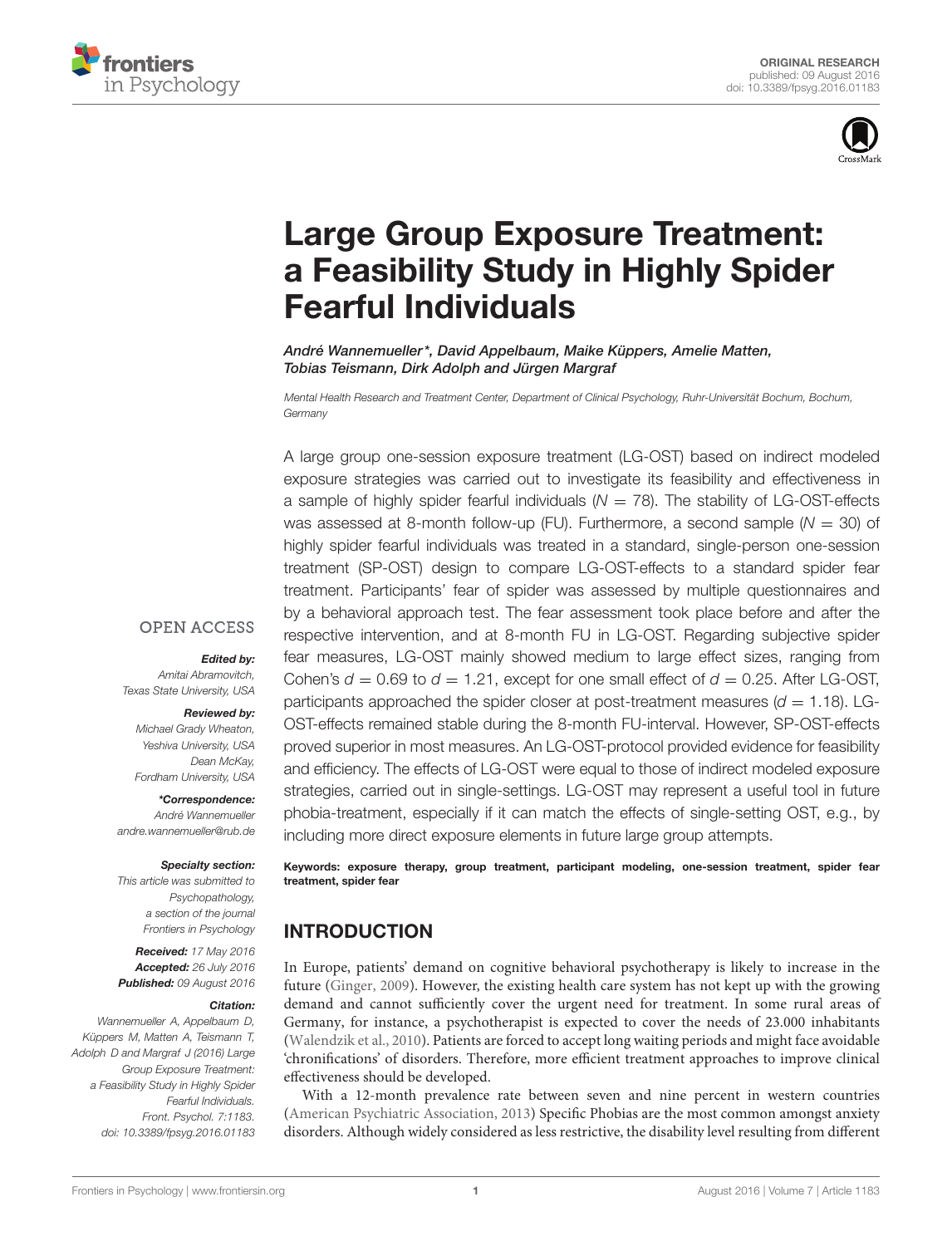phobic disorders is highly variable ranging from relatively minor (i.e., spider phobia; snake phobia) to more debilitating (i.e., emetophobia; dental phobia). A survey conducted by the German Federal Ministry of Health [\(Wittchen and Jacobi,](#page-9-3) [2004\)](#page-9-3) showed the high health-economic relevance of specific phobias by reporting a mean of 4.2 days of absence from work per month for men and 2.6 for women suffering from a Specific Phobia. The population mean of monthly absence was reported to be 0.9 days.

Short and intense exposure-based treatments are already a part of the treatment of many anxiety disorders, especially phobic disorders. In some cases such treatments consist of a single session lasting for 3 h or even less. Originally such one-session treatments (OSTs), first introduced by [Öst](#page-9-4) [\(1989\)](#page-9-4), consisted of exposure in vivo and elements of participant modeling. However, cognitive and motivational aspects have been added through psychoeducative elements, skills training, reinforcement, and cognitive challenges [\(Zlomke and Davis,](#page-9-5) [2008\)](#page-9-5). During a typical OST, the therapist encourages the patient to interact with the feared stimulus by mastering a step of a subjective fear hierarchy. The therapist challenges patient's beliefs in the context of the fear-evoking stimulus and motivates him to emulate. Later on, therapist's support is restricted to instructions and presence only.

One-session treatments have successfully been applied to a wide range of specific phobias, i.e., animal phobias including spider phobia [\(Öst et al.,](#page-9-6) [1991;](#page-9-6) [Hellström and Öst,](#page-9-7) [1995\)](#page-9-7), flight phobia [\(Öst et al.,](#page-9-8) [1997a\)](#page-9-8), dental phobia [\(Haukebø et al.,](#page-9-9) [2008\)](#page-9-9), injection phobia [\(Öst et al.,](#page-9-10) [1992\)](#page-9-10) and agoraphobia [\(Öst et al.,](#page-9-11) [2001\)](#page-9-11). Across phobic disorders, OSTs show clinical improvement rates of 80–90% [\(Zlomke and Davis,](#page-9-5) [2008\)](#page-9-5), proving a very high efficacy in the treatment of adults.

In spite of the short and effective treatment format, the efficiency of OSTs is restricted by the typical single-setting design. Therefore, it would be beneficial to reduce the therapist-patient ratio, i.e., via group treatment, to maximize treatment-efficiency.

Indeed, there are three studies, in which one session treatments were delivered in a group setting. They all were conducted in small groups of spider fearful individuals. Two of these studies [\(Öst et al.,](#page-9-12) [1997b;](#page-9-12) [Götestam,](#page-9-13) [2002\)](#page-9-13) focused on concepts about the delivery of exposure and modeling elements, the other [\(Öst,](#page-9-14) [1996\)](#page-9-14) addressed the question whether group size influences therapy outcome. [Götestam](#page-9-13) [\(2002\)](#page-9-13) investigated three kinds of OSTs in groups of spider phobic individuals where exposure was either delivered directly, indirectly or via a film clip. He reported modeled exposure, where only one participant and the therapist work together in front of the group or filmed modeling being both effective fear reducing strategies. However, direct exposure where each participant worked with his/her own spider proved slightly superior. However, [Öst et al.](#page-9-12) [\(1997b\)](#page-9-12) found a significant difference between the treatment effects of direct and indirect OST-group approaches with direct exposure yielding larger and more stable outcomes over time. Moreover, [Öst](#page-9-14) [\(1996\)](#page-9-14) showed that the effects of smaller groups ( $n = 3-4$ ) in most measures did not differ significantly from those of larger groups  $(n = 7-8)$ . However, there was a trend for the small group condition to result in better effects. In sum, small group OSTs proved feasible and effective, especially when employing direct exposure elements.

Furthermore, there was a non-clinical aspect encouraging us to invent an exposure based large-group treatment-protocol. Exposure treatments are often considered as an analog to extinction in laboratory fear studies [\(Hermans et al.,](#page-9-15) [2006\)](#page-9-15) and the construction of clinical exposure treatments has greatly benefitted from the results of experimental basic research on fear [\(Craske and Mystkowski,](#page-9-16) [2006\)](#page-9-16). However, clinical trials are intensive with respect to recruitment-, cost-, and time-related issues; a reason for the gap between basic and applied clinical research. Therefore, feasible large-group treatment formats could enable direct and efficient transfer of mechanistic findings into clinical treatment research designs. Consequently, it would be easier to investigate the external validity of mechanisms identified under laboratory conditions.

Based on these insights, we developed an OST-protocol for a large group setting (LG-OST) that should contain well-evaluated OST-exposure strategies for specific phobias suitable for more than 50 participants. Following the concept of evidence-based psychotherapy [\(Norcross et al.,](#page-9-17) [2006\)](#page-9-17), in this Phase I open trial we primarily focused on feasibility aspects of LG-OST in a non-clinical sample of highly spider fearful individuals. Hence, this study does not contain a direct control group condition. However, with future research on LG-OST in mind, we compared the effects of a non-randomized LG-OST condition to a nonrandomized single person OST (SP-OST). According to the recommendations of [Öst](#page-9-4) [\(1989\)](#page-9-4), SP-OST combines modeled and direct exposure elements and is routinely conducted in the same treatment center and accessible for the same cohort as LG-OST. We did not expect LG-OST to equal the recent 'OSTgold standard.' However, we aimed at bringing forth a first classification of LG-OST-results by comparing it to a one-sessionsingle-person treatment condition (SP-OST). Furthermore we wanted to explore whether there are predictors for LG-OST success.

To the best of our knowledge, the delivery of a psychological treatment simultaneously to 50 or more individuals has never been conducted to date. Consequently, we were cautious of participants' fear responses in a direct exposure setting with many spiders and their possible difficulties in dealing with them. Therefore, for the better control of fear responses, we included both live and filmed modeling modules in our LG-OST-protocol, although filmed modeling has been proven slightly less effective than direct exposure strategies.

### MATERIALS AND METHODS

#### **Participants**

For this Phase I study, initially 100 individuals registered for LG-OST online on a website established for this project. They were recruited by advertisements on local radio, newspapers and social networks. There were only two requirements to participate in the project: high subjective spider fear or avoidance and being full of age (18 years). Finally on the day of the group treatment,  $N = 78$ participants, all Caucasian (67 female, 9 male) with a mean age of 34.65 ( $SD = 13.39$ ) years showed up at the treatment-day where they gave their informed consent to attend LG-OST.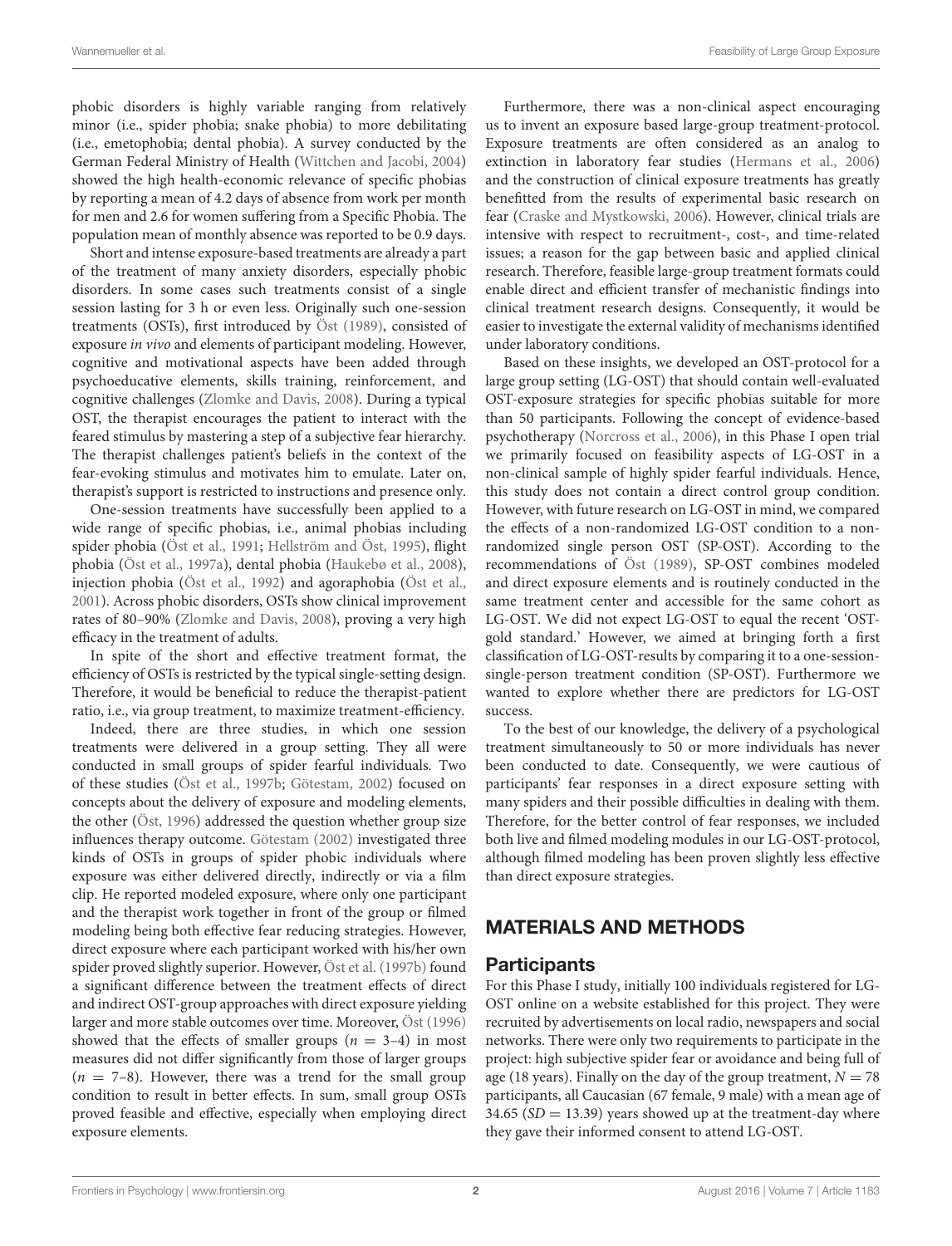After the LG-OST, online-recruitment took place for SP-OST. Preconditions for participation in the SP-OST were the same as for LG-OST. Initially 35 individuals declared interest in SP-OST-participation. However, an appointment could be arranged only with 30 participants (27 female, 3 male) who were also all Caucasian, with a mean age of 27.40  $(SD = 6.80)$  years.

Exclusion criteria for both LG-OST and SP-OST were allergic reactions to spider or insect bites or stings. Prior participants of the LG-OST were excluded from the SP-OST. The local Ethics Committee of the psychology faculty of the Ruhr-University Bochum, where the study was conducted, approved the study. Informed consent procedure was carried out with participants.

#### Procedure

Prospects were informed on our website that they would remain anonymous during the treatment. Prior to the intervention, participants were given an ID-number for data collection and assembling. Four postgraduate clinical psychologists, who were all well trained in spider phobia treatment, performed the LG-OST and SP-OST. Both conditions were preceded and followed instantaneously by a behavioral approach test (BAT). During the BAT, participants had to approach a living spider. Moreover, participants completed a set of questionnaires, assessing subjective and cognitive components of spider fear pre- and post-intervention. Before leaving, all participants were asked to voluntarily sign up and to be available for FU-measures. Twenty-nine participants (37.2%) registered (see **[Figure 1](#page-3-0)**). After 8 months, we invited them for FU-measurement consisting of the same BAT and questionnaires.

### **Treatment**

#### LG-OST (Duration 120 Min)

Large group one-session exposure treatment was delivered to the patients in an auditorium of the Ruhr-University Bochum, consisting of three phases.

#### **Psychoeducation phase (about 30 min)**

After entering the auditorium, participants received information about spiders via a 20-min movie-clip. In this clip, a biologist specialized in research on spiders, targeted often-feared myths about spiders' behavior, i.e., their potential aggressiveness, deceitfulness or toxicity.

Afterward, the psychotherapist explained the nature and utility of fear and its cognitive, behavioral and subjective consequences. He outlined the aim of the following treatment as a strategy to habituate to fear reactions and to reduce fear of spider's behavior by learning to predict and control it. Participants were instructed that fear responses during the session would be normal and even useful because they could accelerate habituation effects.

#### **Filmed modeling phase (about 50 min)**

Exposure was delivered via video presentation introducing four spiders in sequence: a cellar spider (Pholcus phalangioides), a garden spider (Araneus diadematus), a long-legged male and a short-legged female barn funnel weaver (Tegenaria atrica). The instructor asked participants to mentally describe all physical aspects of the spiders as precisely as possible as if they were

to describe them to a blind person, thereby avoiding the use of negative predicates in their descriptions. Afterward, a direct modeled exposure, based on the recommendations of [Öst](#page-9-4) [\(1989\)](#page-9-4) was presented in the clip.

#### **Live modeling phase (about 40 min)**

After the video presentation, the psychotherapist asked one volunteer from the auditorium to repeat the program depicted in the video with a living barn funnel weaver. Other participants observed the process.

#### SP-OST (Duration 120 Min)

We presented the same movie clip with information about spiders as in the LG-OST-condition and participants received the same psycho-educative information as in LG-OST. All participants were treated based on the one-session-treatment concept of [Öst](#page-9-4) [\(1989\)](#page-9-4), which combines gradual exposure and modeling. According to their subjective fear reduction, participants indicated their willingness to proceed to the next step. The program was finished after the participant had reached the last step or after a total duration of 2 h.

#### Measures

#### Behavioral Approach Test

A BAT was performed using a test with a living spider (Tegenaria domestica). At pre-, post-, and FU-measuring points, participants were instructed to undergo five steps: (1) To go through a 5 m long corridor and approach a desk with a well visible living barn funnel weaver captured in a drinking glass; (2) To touch the glass with the spider; (3) To place their other hand on the glass; (4) To lift the glass to their face; (5) To turn the glass upside down and touch the spider. It was scored whether a participant managed to cope with a respective step for at least 5 s.

#### Subjective Spider Fear Measures

The German version of the Spider Phobia Questionnaire (SPQ, [Rinck et al.,](#page-9-18) [2002\)](#page-9-18) consists of 43 dichotomous items (yes/no), covering three dimensions of spider fear: vigilance (6 items), preoccupation (17 items) and avoidance-coping (10 items). Furthermore, the SPQ contains five items dealing with facts about spiders and five cognitive-behavioral items not being assigned to any scale. The authors reported a total mean score of  $M = 16.7$  $(\pm 6.2)$  in highly spider fearful individuals. In our sample, internal consistency of the SPQ was good (Cronbachs'  $\alpha = 0.85$ ) with the subscales ranging from  $\alpha = 0.62$  (vigilance) to  $\alpha = 0.79$ (preoccupation).

The German version of the Fear of Spider Questionnaire (FSQ, [Rinck et al.,](#page-9-18) [2002\)](#page-9-18) consists of 18 items with 7-point Likertscales ( $0 =$  not at all true;  $6 =$  exactly true). The mean score of highly spider fearful persons was reported to be 58.7  $(\pm 22.2)$ . Internal consistency (Cronbachs'  $\alpha = 0.96$ ) and retest reliability  $(r_{tt} = 0.95)$  were reported as excellent. In our sample, internal consistency was Cronbachs'  $\alpha = 0.93$ .

The German Spider Fear Screening [\(Rinck et al.,](#page-9-18) [2002\)](#page-9-18) is a short self-rating instrument consisting of four items all conceiving the relevant DSM-IV criteria for spider phobia on a 7-point Likert-scale. The authors report mean scores of  $1.6 (\pm 1.2)$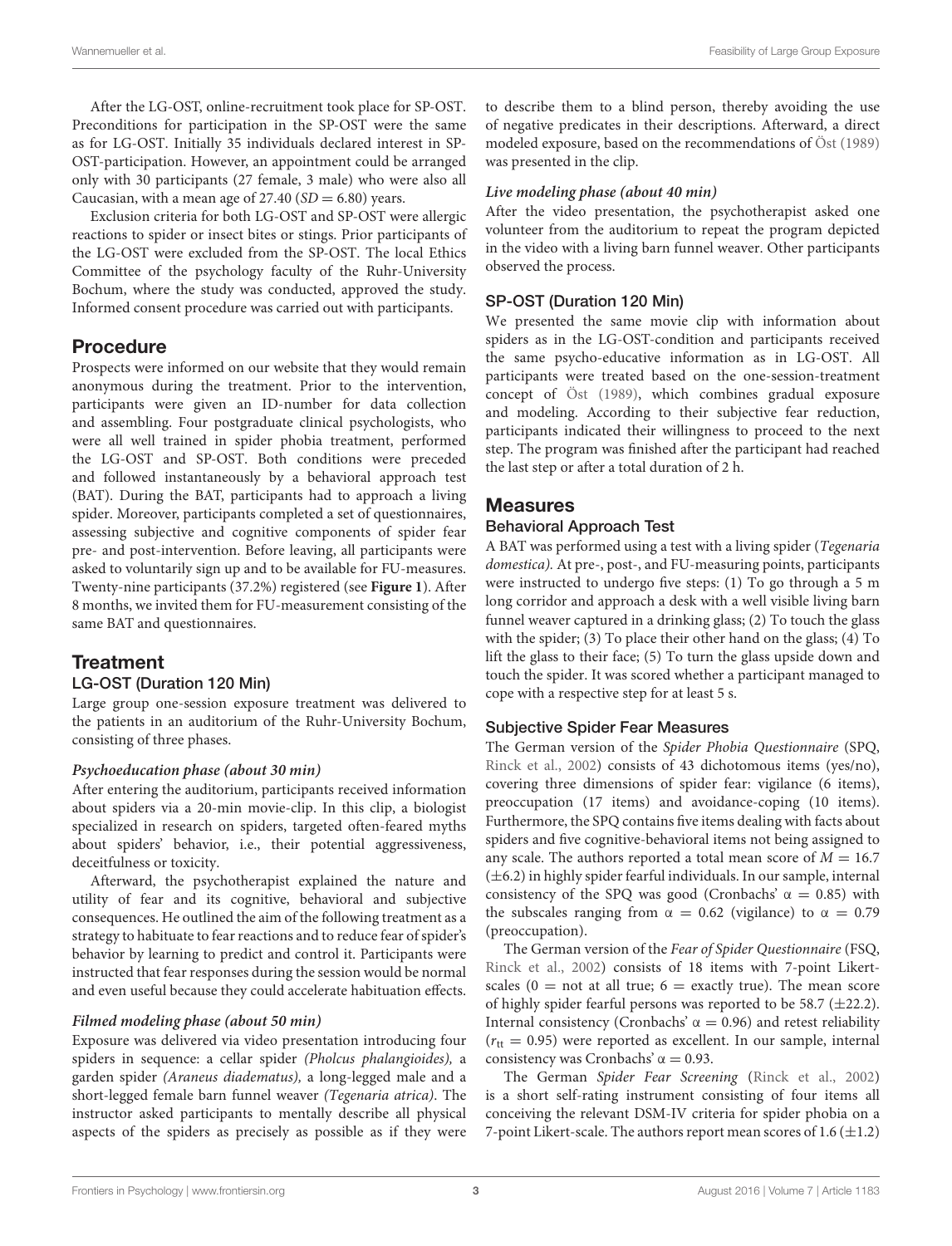

<span id="page-3-0"></span>for non-fearful individuals and 21.4  $(\pm 2.3)$  for individuals with a diagnosed spider phobia. It has a good internal consistency, Cronbach's  $\alpha = 0.92$ , and a retest reliability of  $r_{\text{tt}} = 0.88$ . We found a good reliability of Cronbach's  $\alpha = 0.82$  of this four-item measure in our sample.

#### Dysfunctional Spider-Related Cognitions

The German version of the Spider Belief Questionnaire [\(Pössel](#page-9-19) [and Hautzinger,](#page-9-19) [2003\)](#page-9-19) consists of 48 items, measuring dysfunctional beliefs. The questionnaire consists of two groups of items measuring beliefs regarding (a) spiderrelated endangerment (five subscales: 'Hunter and Victim' i.e., spiders pursue the individual; 'Unpredictability'; 'Aggression'; 'Multiplication' [i.e., spider will grow and new spiders will show up]; 'Territory' [i.e., spiders will intrude the private sphere]) and (b) self-related reactions and coping (three subscales: Panic and uncontrollable reactions, Paralysis, Nightmares). Participants indicate the degree to which the respective statement applies to them (0–100). The authors of the German SBQ report an excellent internal reliability of Cronbach's  $\alpha = 0.98$  with the subscales ranging from 0.82 to 0.96. Here, we found an internal consistency of Cronbach's  $\alpha = 0.95$  for the total scale.

#### Clinical State

A German 21-item version of the Depression Anxiety Stress Scale [\(Lovibond and Lovibond,](#page-9-20) [1995\)](#page-9-20) was used. This self-rating questionnaire measuring negative emotional status is answered on a 7-item Likert-scale. Besides the mean score, a set of seven

items constitutes three separate scales: depression, anxiety and stress. Here, we found an internal consistency of Cronbach's  $\alpha$  = 0.90 for the total scale, with subscales ranging from Cronbach's  $\alpha = 0.90$  (depression) to 0.78 (stress).

The German version of the State-Trait Anxiety Inventory (STAI, [Laux et al.,](#page-9-21) [1981\)](#page-9-21) consists of two subscales, each describing emotional state in 20 statements at present (state) and during the last 2 weeks (trait version). Scores range from 20 (no anxiety) to 80 (high anxiety). Whereas the state-scale is highly sensitive for change, the trait-scale has a high retest reliability ( $r_{\text{tt}} < 0.96$ ).

#### Global-Success-Rating (GSR)

On a 7-item Likert-scale, participants rate subjective state changes from 1 (much worse) to 7 (much better). A score of 4 indicates no subjective change.

### Statistical Analysis

Due to absence of premature attrition, analysis on change was carried out as completer analyses using repeated measures ANOVA. Between measures, n could slightly differ, i.e., due to falsely completed questionnaires. We calculated within-group effect sizes using Cohen's d formula based on pooled standard deviations [\(Cohen,](#page-9-22) [1988\)](#page-9-22). Moreover, partial eta-square values  $(\eta^2)$  as measures for effect-size were given, for within- and between-group comparisons. In case of significant pre-treatment differences between LG-OST- and SP-OST- participants, repeated measures ANCOVA were used for between-group comparisons.

Only 37% of the participants returned for FU-assessment in the LG-OST-condition. To test weather drop-out was selective;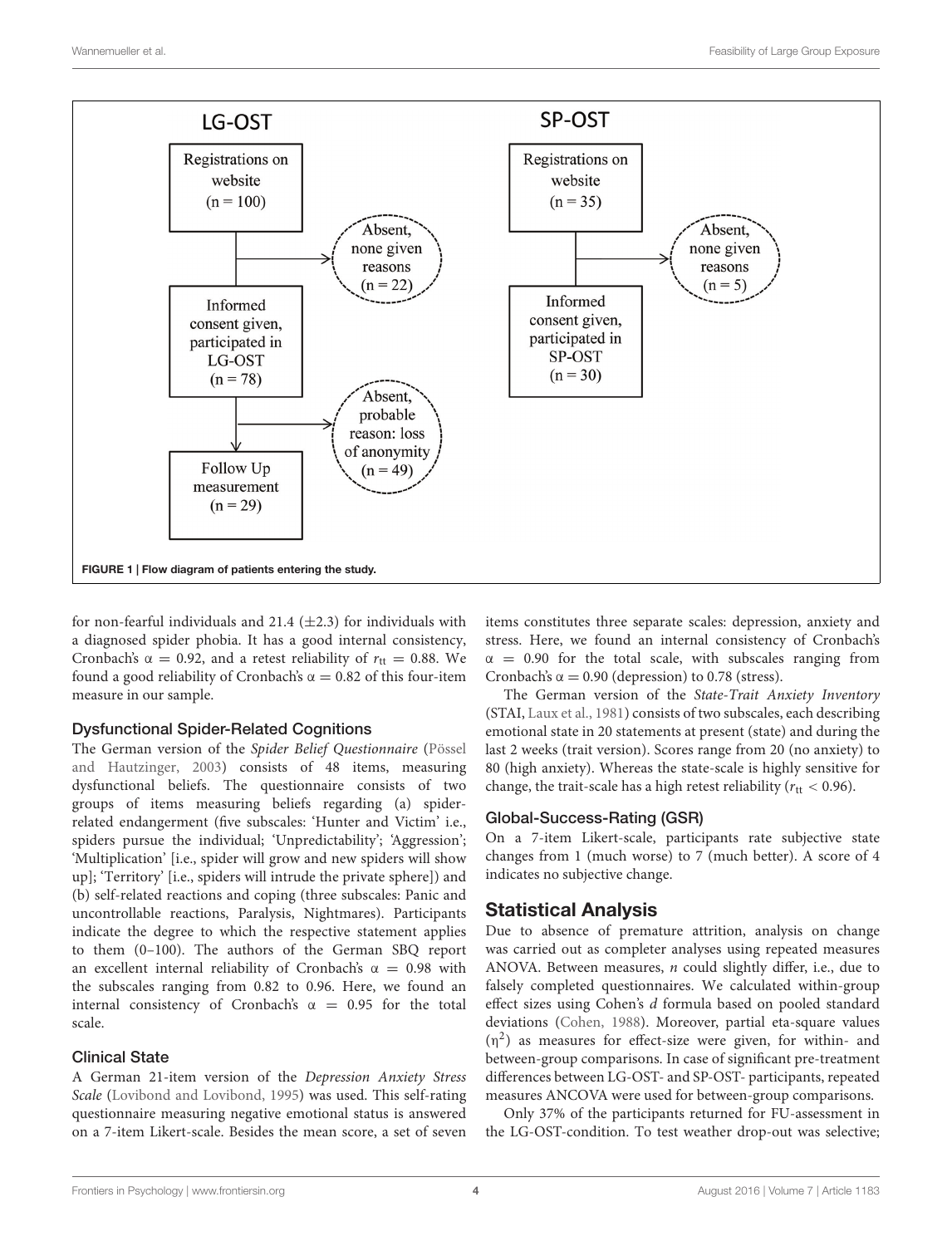<span id="page-4-0"></span>

|  |  |  |  | TABLE 1   Means, SDs and effect strengths (Cohen's d) of pre- to post changes of spider fear measures for LG-OST-condition. |  |
|--|--|--|--|-----------------------------------------------------------------------------------------------------------------------------|--|
|  |  |  |  |                                                                                                                             |  |

|                                          | LG-OST $(n = 78)$ |               |                                        |                                   |  |
|------------------------------------------|-------------------|---------------|----------------------------------------|-----------------------------------|--|
|                                          | Pre               | Post          | Pre > Post                             |                                   |  |
|                                          | M(SD)             | M(SD)         | <b>Statistics</b>                      | ES# [95 % CI]                     |  |
| Sample characteristics and clinical data |                   |               |                                        |                                   |  |
| Age (years)                              | 34.65 (13.39)     |               |                                        |                                   |  |
| STAI-S                                   | 42.01 (5.08)      | 40.90 (5.52)  | $F(1,70) = 3.38^*$ , $n^2 = 0.05$      | $0.21$ [0.54 - (-0.12)]           |  |
| STAI-T                                   | 41.52 (11.12)     |               |                                        |                                   |  |
| <b>DASS</b>                              | 16.36 (10.11)     |               |                                        |                                   |  |
| Spider fear measures                     |                   |               |                                        |                                   |  |
| SBQ (total)                              | 50.56 (21.00)     | 27.07 (17.24) | $F(1,70) = 208.11***$ , $n^2 = 0.75$   | $1.21$ [1.55 $-0.83$ ]            |  |
| SBQ subscales                            |                   |               |                                        |                                   |  |
| Panic                                    | 66.81 (27.60)     | 37.07 (26.88) | $F(1,70) = 153.15***$ , $n^2 = 0.69$   | $1.09$ [1.44 $-0.74$ ]            |  |
| Paralyze                                 | 34.52 (35.21)     | 20.68 (29.50) | $F(1.70) = 24.55***$ , $n^2 = 0.26$    | $0.43$ [0.76 $-0.09$ ]            |  |
| Nightmare                                | 57.87 (30.17)     | 31.03 (28.17) | $F(1,70) = 85.00^{***}, \eta^2 = 0.55$ | $0.92$ [1.27 $-0.57$ ]            |  |
| Unpredict.                               | 73.41 (21.07)     | 47.82 (22.20) | $F(1,70) = 138.05***$ , $n^2 = 0.66$   | $1.18$ [1.54 - 0.83]              |  |
| Territory                                | 46.28 (25.25)     | 22.79 (20.79) | $F(1,70) = 85.68***$ , $n^2 = 0.55$    | $1.02$ [1.37 $-0.67$ ]            |  |
| Victim.                                  | 28.65 (24.35)     | 7.69 (11.79)  | $F(1,70) = 82.06***$ , $n^2 = 0.54$    | 1.01 $[1.45 - 0.74]$              |  |
| Multipl.                                 | 23.41 (28.22)     | 11.17 (16.29) | $F(1,70) = 25.78***$ , $n^2 = 0.27$    | $0.53$ [0.87 $-0.20$ ]            |  |
| Aggress.                                 | 22.90 (28.92)     | 6.54(11.65)   | $F(1,70) = 38.60***$ , $n^2 = 0.36$    | $0.74$ [1.08 $-0.40$ ]            |  |
| SFS (total)                              | 19.51 (5.22)      | 15.43 (6.42)  | $F(1.73) = 77.86***$ , $n^2 = 0.52$    | $0.69$ [1.01 $-0.36$ ]            |  |
| FSQ (total)                              | 61.83 (25.24)     | 40.01 (23.41) | $F(1,70) = 96.35***$ , $n^2 = 0.58$    | $0.88$ [1.22 $-0.53$ ]            |  |
| SPQ (total)                              | 17.73 (6.11)      | 16.00 (7.30)  | $F(1,72) = 14.85***$ , $n^2 = 0.17$    | $0.25$ [0.57 - (-0.08)]           |  |
| SPQ subscales                            |                   |               |                                        |                                   |  |
| Vigilance                                | 4.26(4.14)        | 4.13 (1.49)   | $F(1,72) = 1.11$ , $n^2 = 0.02$        |                                   |  |
| Preoccupation                            | 6.60(3.61)        | 6.13(4.28)    | $F(1,71) = 3.56$ , $n^2 = 0.05$        |                                   |  |
| Avoid.Cop                                | 6.88(2.39)        | 5.90(2.72)    | $F(1,71) = 24.41***$ , $\eta^2 = 0.26$ | $0.38$ [0.71 $-0.01$ ]            |  |
| <b>BAT</b> steps                         | 1.04(1.41)        | 2.68(1.37)    | $F(1,71) = 105.12***$ , $n^2 = 0.60$   | $-1.18$ [( $-1.53$ ) $-(-0.83)$ ] |  |
| <b>GSR</b>                               |                   | 5.13(0.94)    |                                        |                                   |  |

STAI, State-Trait Anxiety Inventory; DASS-21, Depression Anxiety Stress Scale; SBQ, Spider Belief Questionnaire; Unpred., Unpredictability; Multipl., Multiplication; Aggress., Aggression; SFS, Spider Fear Screening; FSQ, Fear of Spider Questionnaire; SPQ, Spider Phobia Questionnaire; GSR, Global Success Rating; Preoccupat., Preoccupation; Avoid.Cop, Avoidance-Coping; BAT, Behavioral Approach Test; \*p < 0.05, \*\*p < 0.01, \*\*p < 0.001; #Effect sizes not reported when pre- to post changes were not significant.

we initially compared FU-completers and non-completers with univariate ANOVA for every pre-treatment and all outcome measures. Afterward, the stability of LG-OST-effects was analyzed with repeated measures ANOVA within FU-completers.

To reduce LG-OST outcome measures, we initially conducted a factor analysis choosing a non-rotated factor solution, including all pre-post change scores. Afterward, Pearson correlation-analyses were conducted to identify variables that were significantly associated with LG-OST-treatment outcome. Afterward, these variables were included in the multiple regression analysis. All analyses were conducted using the IBM SPSS Statistics program.

#### RESULTS

#### Is LG-OST Effective in Reducing Spider Fear?

Regarding total scores, ANOVA showed highly significant decreases from pre- to post-treatment in all subjective spider fear measures and the BAT. With the exception of two subscales of the SPQ (Vigilance and Preoccupation), all subscale-changes were highly significant as well. For the total scores, the effect sizes (Cohen's d) ranged from large effects  $d = 1.21$  (SBQ) to small effects of Cohen's  $d = 0.25$  (SPO), as depicted in **[Table 1](#page-4-0)**.

### What Are Predictors for LG-OST-Outcome?

To reduce the dimensions of therapy outcome, we initially conducted a factor-analysis with non-rotated factors including all pre to post differences concerning subjective spider fear- (SFS, SBQ, SPQ, FSQ), behavioral spider fear- (BAT) and state-fear (STAI-State) measures. A two factor- solution (Eigenwerte > 1) explained 66.09% of the total variance. All spider fear measures loaded high (all loads > 0.67) on the first factor 'spider fear decrease' which explained 48.40% of the total variance. The STAI-State loaded high (0.92) on the second factor 'state-fear decrease,' explaining 17.69% of the total variance. No spider fear measure loaded higher than 0.30 (BAT) on the second factor.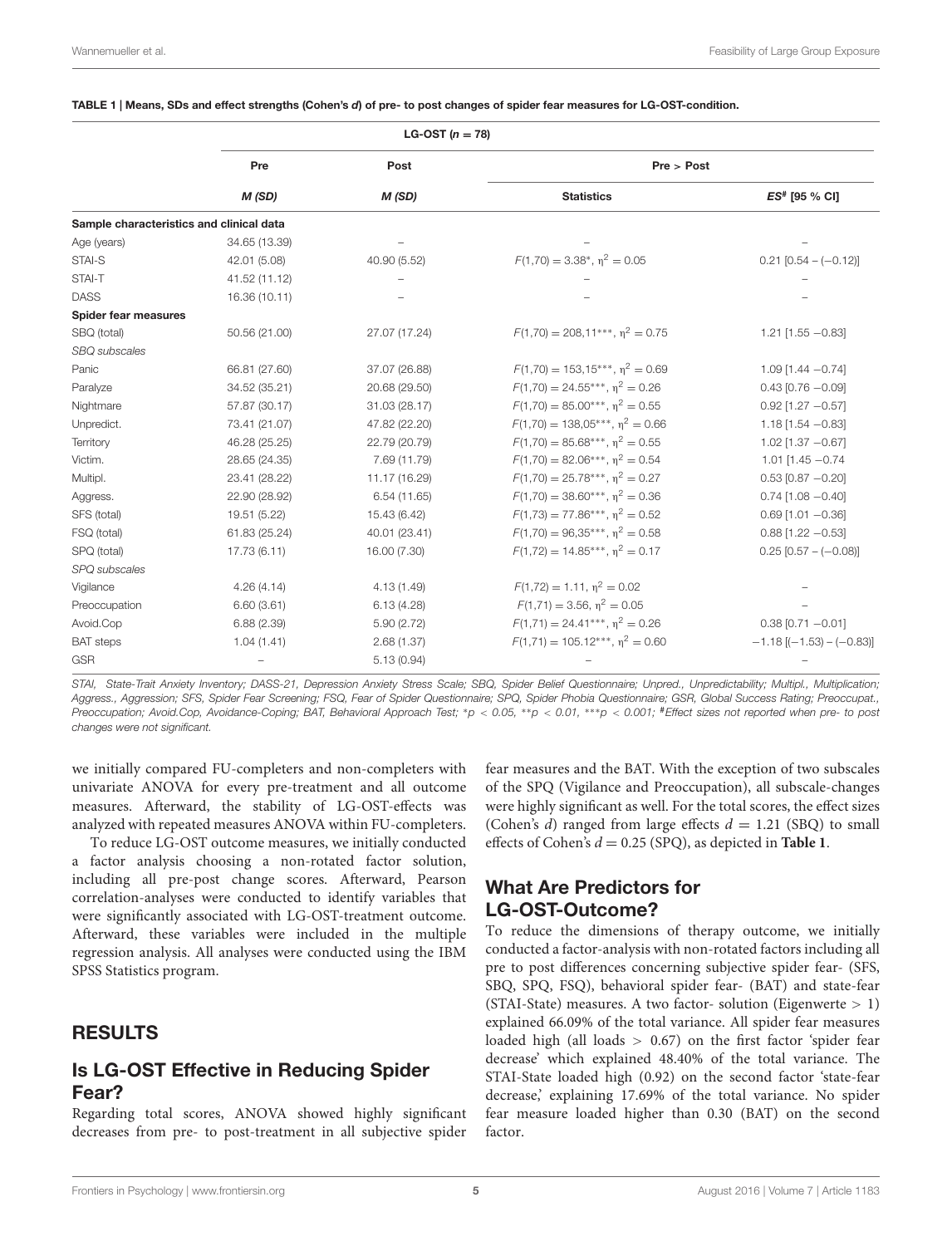|                      | LG-OST $(n = 29)$ |               |                     |                                         |                          |
|----------------------|-------------------|---------------|---------------------|-----------------------------------------|--------------------------|
|                      | Pre<br>M (SD)     | Post<br>M(SD) | <b>FU</b><br>M (SD) | <b>Statistics</b>                       | ES <sup>#</sup> [95% CI] |
| SBQ total            | 50.63 (18.57)     | 28.90 (18.07) | 31.54 (19.97)       | $F(1,27) = 0.67$ , n.s.                 |                          |
| <b>SBQ</b> subscales |                   |               |                     |                                         |                          |
| Panic                | 68.70 (25.70)     | 41.19 (29.73) | 44.14 (32.72)       | $F(1,27) = 0.57$ , n.s.                 |                          |
| Paralyze             | 37.52 (35.95)     | 24.92 (33.96) | 18.29 (25.24)       | $F(1,27) = 2.18$ , n.s.                 |                          |
| Nightmare            | 61.79 (27.70)     | 39.70 (31.47) | 43.87 (34.58)       | $F(1,27) = 0.53$ , n.s.                 |                          |
| Unpred.              | 77.21 (14.39)     | 49.66 (20.71) | 56.37 (24.70)       | $F(1,27) = 2.07$ , n.s.                 |                          |
| Territory            | 44.62 (24.93)     | 23.63 (21.74) | 29.22 (25.35)       | $F(1,27) = 1.24$ , n.s.                 |                          |
| Victim.              | 25.32 (25.75)     | 6.43(8.82)    | 8.13(9.20)          | $F(1,27) = 0.83$ , n.s.                 |                          |
| Multipl.             | 21.54 (29.93)     | 7.99 (15.62)  | 7.90 (13.32)        | $F(1,27) = 0.97$ , n.s.                 |                          |
| Aggress.             | 14.02 (21.49)     | 3.84(8.84)    | 3.79(7.80)          | $F(1,27) = 0.00$ , n.s.                 |                          |
| <b>SFS</b>           | 20.86 (3.57)      | 16.66 (5.68)  | 15.24 (6.47)        | $F(1,28) = 1.65$ , n.s.                 |                          |
| <b>FSQ</b>           | 62.82 (24.71)     | 42.89 (24.79) | 38.25 (27.25)       | $F(1,27) = 1.04$                        |                          |
| SPQ total            | 18.35 (6.22)      | 17.00 (7.08)  | 13.97 (6.26)        | $F(1,28) = 11.78**$ , $\eta^2 = 0.30$   | $0.45$ [0.98 $-0.07$ ]   |
| SPQ subscales        |                   |               |                     |                                         |                          |
| Vigilance            | 4.28(1.41)        | 4.21(1.42)    | 4.03(1.72)          | $F(1,28) = 0.75$ , n.s.                 |                          |
| Preoccupat.          | 7.21(3.75)        | 6.79(4.02)    | 5.07(3.47)          | $F(1,28) = 9.29^{**}$ , $\eta^2 = 0.25$ | $0.46$ [0.98 $-0.06$ ]   |
| Avoid.Cop.           | 6.86(2.45)        | 6.00(2.96)    | 4.86(2.37)          | $F(1,28) = 6.43^*$ , $\eta^2 = 0.19$    | $0.43$ [0.95 $-0.10$ ]   |
| <b>BAT</b> steps     | 1.15(1.49)        | 2.73(1.37)    | 2.58(0.61)          | $F(1,25) = 0.49$                        |                          |
| <b>GSR</b>           |                   | 5.02(1.13)    | 5.36(0.88)          | $F(1,25) = 1.44$                        |                          |

<span id="page-5-0"></span>TABLE 2 | Means, SDs, CI's and effect strengths (Cohen's d) of post- to FU changes of spider-fear measures for LG-OST-participants completing FU-measures.

SBQ, Spider Belief Questionnaire; Unpred., Unpredictability; Multipl., Multiplication; Aggress., Aggression; SFS, Spider Fear Screening; FSQ, Fear of Spider Questionnaire; SPQ, Spider Phobia Questionnaire; Preoccupat., Preoccupation; Avoid.Coping, Avoidance-Coping; BAT, Behavioral Approach Test; GSR, Global Success Rating, <sup>∗</sup>p < 0.05, ∗∗p < 0.01, ∗∗∗p < 0.001; #Effect sizes not reported when post- to FU-changes were not significant.

Subsequently, we conducted correlation analyses between 'spider fear decrease' factor-scores and age, clinical baselinestatus (DASS, STAI-Trait) and all spider fear pre scores in the LG-OST condition. A significant result was shown for age  $(r = -0.28, p < 0.05)$  with younger participants benefitting more than older ones. More dysfunctional spiderrelated cognitions at baseline in the SBQ ( $r = 0.27$ ,  $p < 0.05$ ) and higher subjective spider fear levels in FSQ ( $r = 0.37$ ,  $p \sim 0.05$ ) were both positively associated with treatment outcome. However, there were no significant correlations between 'spider fear decrease' and clinical status (DASS, STAI-T).

A multiple regression analysis with stepwise inclusion of FSQ, age and SBQ yielded best variance explanation ( $R^2 = 0.21$ ) for a model combining FSQ (β = 0.36,  $t = 3.23$ ,  $p < 0.01$ ) and age  $(\beta = -0.26, t = -2.34, p < 0.05)$ .

### Are the Effects of LG-OST Stable Over Time?

Twenty-nine LG-OST-participants (85.7% female, 14.3% male) returned for FU-measures. Mean time between post- and FU-measure was 8.96 months  $(SD = 1.79)$ . To investigate selective drop-out effects, we compared gender with  $\chi^2$ -test and all baseline measures for FU-completers and non-completers  $(n = 49)$  with univariate ANOVA. With the exception of one subscale (Aggression) of the SBQ, where FU-completers reported significantly more dysfunctional beliefs  $[F(1,75) = 4.33]$ ,

 $p = 0.041$ , there were no significant differences between groups at baseline-assessment neither in regard to sociodemographics and clinical state, nor spider-fear measures. The same nonsignificant results were found for all pre- to post-change scores. FU-completers and non-completers did not differ in any of them (all  $p > 0.05$ ). Hence, we assume that the post-treatment to FU drop-out was random within the LG-OST-condition. As depicted in **[Table 2](#page-5-0)**, with the exception of SPQ, FU-completer analyses showed no significant changes from post-treatment to FU, indicating time-stable effects of LG-OST.

The pre to post change-effects within the SPQ were small (see **[Table 1](#page-4-0)**). However, SPQ was the only measure where LG-OSTparticipants showed a significant decrease from post-treatment to FU.

#### Are the Post-treatment Effects of LG-OST within a Non-randomized Sample Equal to those of a Non-randomized One-Session Single Training (SP-OST)?

To offer a clearer classification of LG-OST-outcomes, we compared LG-OST effects with those of SP-OST, where 30 individuals were treated in a one session-session single treatment. For SP-OST sample characteristics, clinical state and spider fear see **[Table 3](#page-6-0)**.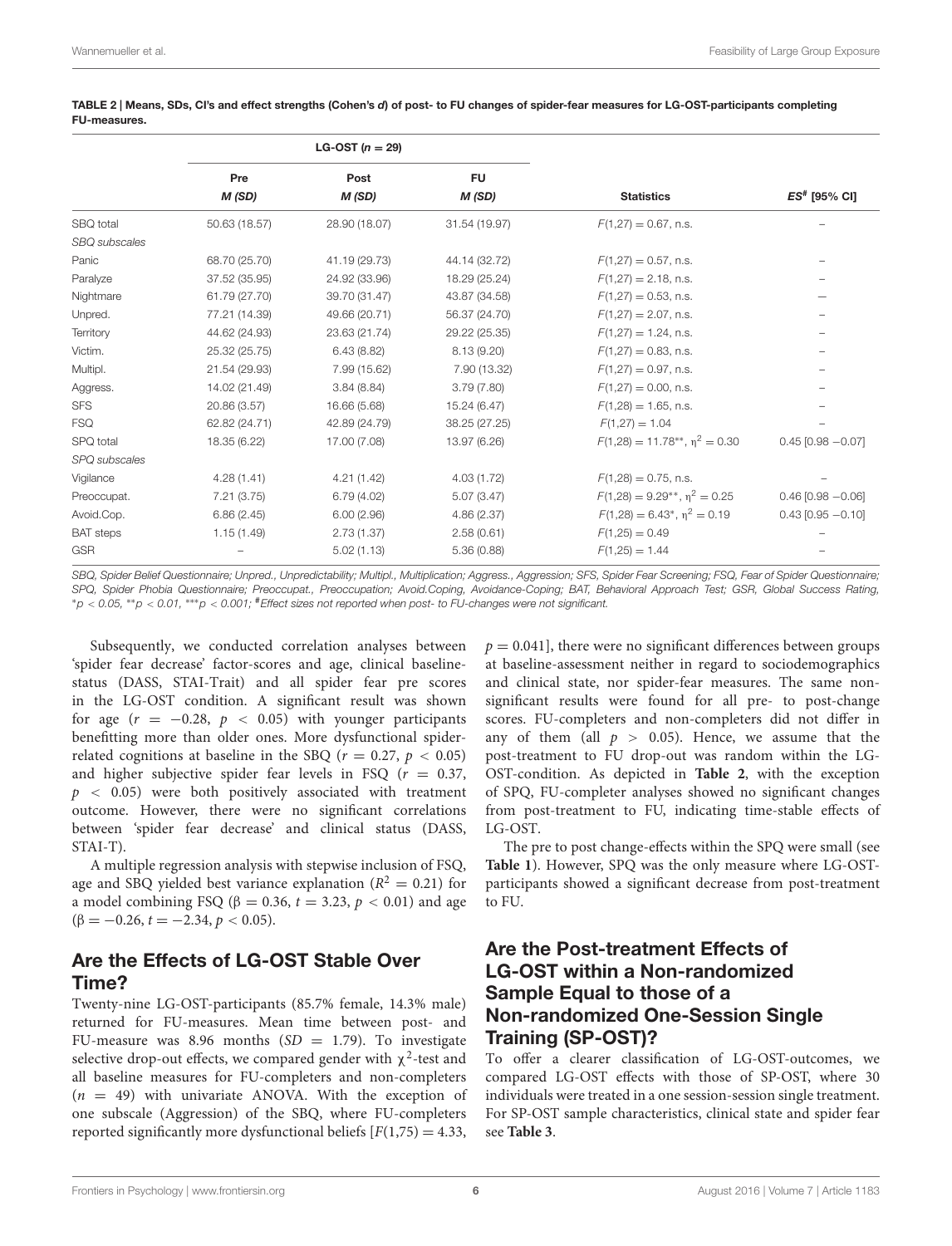#### <span id="page-6-0"></span>TABLE 3 | Means, SDs and effect strengths of pre- to post changes (Cohen's d) of spider fear measures for SP-OST.

|                                          |               | SP-OST $(n = 30)$ |                                        |                                 |  |
|------------------------------------------|---------------|-------------------|----------------------------------------|---------------------------------|--|
|                                          | Pre           | Post              | Pre > Post                             |                                 |  |
|                                          | M(SD)         | M(SD)             | <b>Statistics</b>                      | ES# [95% CI]                    |  |
| Sample characteristics and clinical data |               |                   |                                        |                                 |  |
| Age (years)                              | 27.39 (6.80)  |                   |                                        |                                 |  |
| STAI-S                                   | 41.87 (4.13)  | 40.97 (4.66)      | $F(1,29) = 0.33$ , n.s.                |                                 |  |
| STAI-T                                   | 39.50 (8.24)  |                   |                                        |                                 |  |
| <b>DASS</b>                              | 11.80 (6.92)  |                   |                                        |                                 |  |
| SBQ (total)                              | 49.41 (18.95) | 23.24 (14.79)     | $F(1,29) = 78.89***$ , $n^2 = 0.73$    | $1.54$ [2.11 $-0.96$ ]          |  |
| SBQ subscales:                           |               |                   |                                        |                                 |  |
| Panic                                    | 66.98 (29.23) | 31.13 (27.48)     | $F(1,29) = 56.76***$ , $n^2 = 0.66$    | $1.26$ [1.82 - 0.71]            |  |
| Paralyze                                 | 31.82 (32.49) | 15.89 (21.66)     | $F(1,29) = 14.39***$ , $n^2 = 0.33$    | $0.58$ [1.09 $-0.06$ ]          |  |
| Nightmare                                | 59.60 (30.27) | 30.00 (27.48)     | $F(1.29) = 41.67***$ , $n^2 = 0.59$    | $1.02$ [1.56 $-0.49$ ]          |  |
| Unpred.                                  | 67.32 (19.88) | 39.28 (17.03)     | $F(1,29) = 83.53***$ , $n^2 = 0.74$    | $1.52$ [2.09 $-0.94$ ]          |  |
| Territory                                | 52.21 (28.68) | 19.52 (18.18)     | $F(1.29) = 43.89***$ , $n^2 = 0.60$    | $1.34$ [1.90 $-0.78$ ]          |  |
| Victim.                                  | 22.84 (23.00) | 3.04(6.19)        | $F(1,29) = 24.69***$ , $n^2 = 0.46$    | $1.18$ [1.72 $-0.06$ ]          |  |
| Multipl.                                 | 20.78 (23.15) | 5.94(10.75)       | $F(1,29) = 22.36***$ , $\eta^2 = 0.44$ | $0.82$ [1.35 $-0.30$ ]          |  |
| Aggress.                                 | 21.97 (23.23) | 4.23(8.20)        | $F(1,29) = 23.27***$ , $n^2 = 0.45$    | $1.02$ [1.56 $-0.48$ ]          |  |
| SFS (total)                              | 20.11 (4.08)  | 12.04 (5.59)      | $F(1,29) = 83.93***$ , $n^2 = 0.74$    | $1.65$ [2.24 $-1.06$ ]          |  |
| FSQ (total)                              | 66.71 (23.85) | 34.68 (19.34)     | $F(1,29) = 95.50***$ , $n^2 = 0.77$    | $1.48$ [2.05 $-0.90$ ]          |  |
| SPQ (total)                              | 18.77 (6.36)  | 16.20 (6.86)      | $F(1.29) = 9.34**$ , $n^2 = 0.24$      | $0.38$ [0.89 $-0.13$ ]          |  |
| SPQ subscales:                           |               |                   |                                        |                                 |  |
| Vigilance                                | 4.00(1.60)    | 4.20(1.37)        | $F(1,29) = 1.53$ , $n^2 = 0.05$        |                                 |  |
| Preoccup.                                | 7.47 (3.94)   | 6.40(4.68)        | $F(1,29) = 5.69^*$ , $n^2 = 0.16$      | $0.25$ [0.76 - (-0.26)]         |  |
| Avoid.Coping                             | 7.30(2.22)    | 5.60(3.73)        | $F(1,29) = 7.43^*$ , $n^2 = 0.20$      | $0.55$ [1.07 - 0.04]            |  |
| <b>BAT</b> steps                         | 0.23(0.61)    | 3.32 (0.76)       | $F(1,29) = 447.10***$ , $n^2 = 0.94$   | $-4.48$ [ $(-3.54) - (-5.43)$ ] |  |
| <b>GSR</b>                               |               | 5.97(0.78)        |                                        |                                 |  |

STAI, State-Trait Anxiety Inventory: DASS, Depression Anxiety Stress Scale; SBQ, Spider Belief Questionnaire; Unpred., Unpredictability; Multipl., Multiplication; Aggress., Aggression; SFS, Spider Fear Screening; FSQ, Fear of Spider Questionnaire; SPQ, Spider Phobia Questionnaire; Preoccupat., Preoccupation; Avoid.Cop, Avoidance-Coping; BAT, Behavioral Approach Test; \*p < 0.05, \*\*p < 0.01, \*\*\*p < 0.001; GSR, Global Success Rating; #Effect sizes not reported when pre- to post-changes were not significant.

Gender-distributions did not differ between the LG-OST- and SP-OST-conditions ( $\chi^2 = 0.07$ ,  $p =$  n.s.). However, participants of the LG-OST-condition were significantly older than SP-OSTparticipants  $[F(1,105) = 7.49, p < 0.01]$  and expressed higher mental distress in the German DASS-21  $[F(1,105) = 5.12,$  $p < 0.05$ ].

To this end, we used ANCOVA partialing-out the age and DASS-differences for all spider fear comparisons between groups. Initially, we analyzed whether there were baseline differences between groups in regard to spider fear. However, for none of the subjective measures differences were found (all age- and mental distress-adjusted means  $p > 0.05$ ). BAT at pre-treatment showed that participants of the LG-OST-group approached the spider closer than SP-OST-participants  $[F(1,99) = 10.27, p < 0.01,$  $\eta^2 = 0.09$ ).

Regarding differential pre- to post changes (group  $\times$  time interactions), outcomes differed between groups in the FSQ  $[F(1,94) = 6.70, p < 0.05, \eta^2 = 0.07]$  and in SFS  $[F(1,97) = 16.70,$  $p < 0.001$ ,  $\eta^2 = 0.15$ ], with SP-OST resulting in larger effects than LG-OST in both measures. In the SPO  $[F(1,95) = 0.91]$ ,  $p =$  n.s.] and in SBQ [F(1,96) = 0.42,  $p =$  n.s], however, changes did not significantly differ between groups. The two groups differed highly significantly in approaching the spider after treatment  $[F(1,94) = 15.98, p < 0.001]$ , with a better performance in SP-OST than LG-OST-participants (see **[Figure 2](#page-7-0)**).

In regard to subjective treatment success (GSR – Global Success Rating), SP-OST participants expressed higher global treatment success  $[F(1,99) = 18.53, p < 0.001]$  with SP-OSTratings being superior.

#### **DISCUSSION**

In this Phase I study we investigated whether a one session treatment, based on an indirect exposure approach is feasible and efficacious in a large group setting. Preliminary results were promising: in terms of mere feasibility, our concerns regarding patients' doubts about effectiveness of the treatment and a possibly consequent weak participant-inflow as well as considerations regarding a potential mass panic or aggravation during the session all proved ungrounded.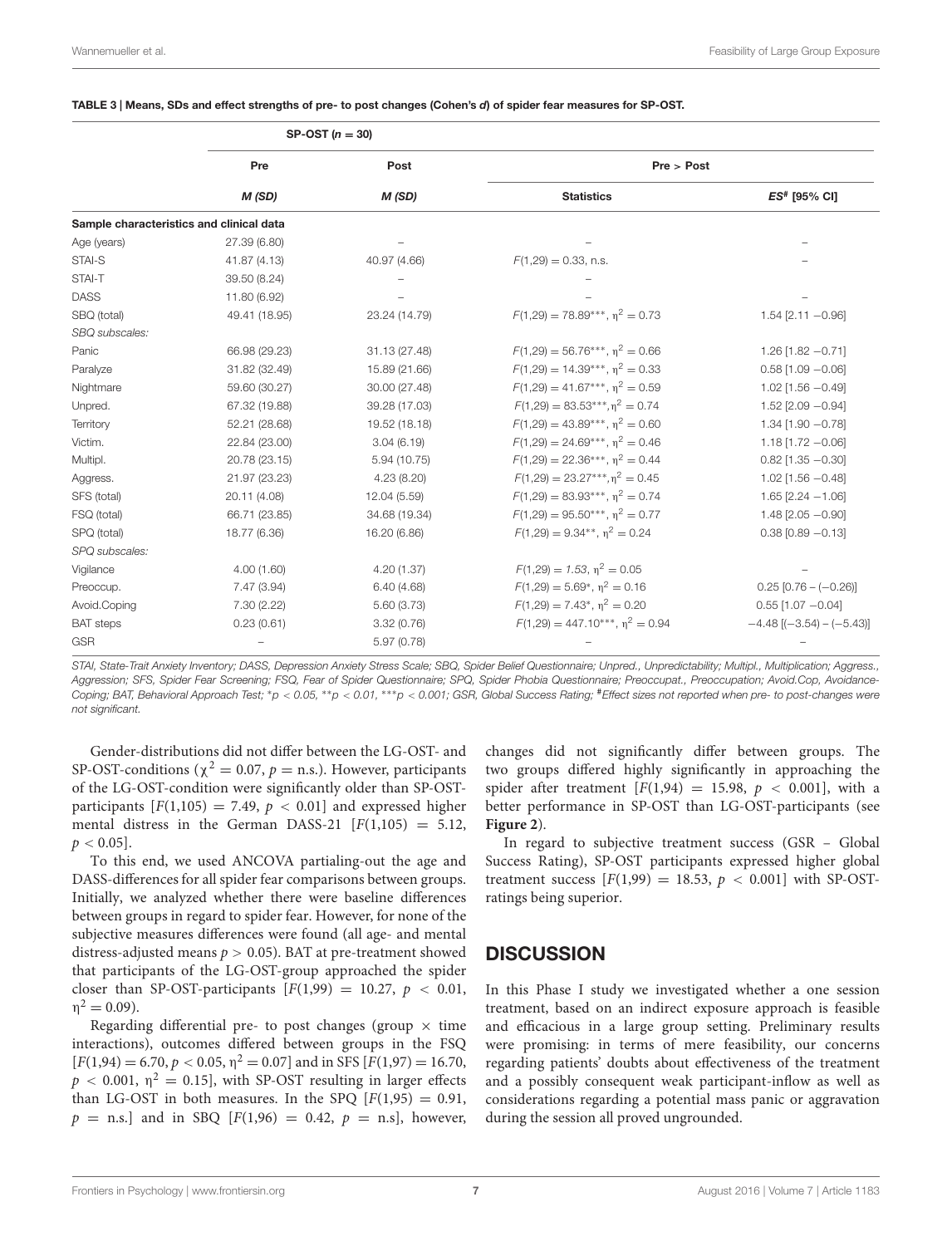

<span id="page-7-0"></span>We observed a reduction of spider fear symptoms on subjective and behavioral levels with large effect sizes regarding dysfunctional beliefs, i.e., the SBQ and behavioral symptoms (BAT) and medium effect sizes in measures focusing on subjective fear, i.e., the FSQ and SFS. Moreover, the completer analysis indicated the stability of LG-OST-effects within the 8 month FU- interval. In the SPQ, however, there were only small post-treatment effects with a point change of 1.7 or 9.6%. Similar to our LG-OST, [Öst et al.](#page-9-12) [\(1997b\)](#page-9-12) investigated the effects of direct observation of a modeled exposure and indirect observation of modeled exposure via a movie-clip

in two different conditions in a small group setting. They also applied the SPQ as an outcome measure and reported a change of 19.7% from pre- to post-treatment for the direct observation and 24.8% for the indirect observation condition. However, the participants of the [Öst et al.](#page-9-12) [\(1997b\)](#page-9-12) study were spider phobic individuals reporting 30.2% higher spider fear at baseline assessment in the direct observation condition (Mean score  $= 25.4$ ) and 16.0% higher spider fear in the indirect observation condition (Mean score  $= 21.1$ ) than LG-OST-participants (Mean  $= 17.7$ ). Although the reported posttreatment effects were larger, SPQ-fear levels of one condition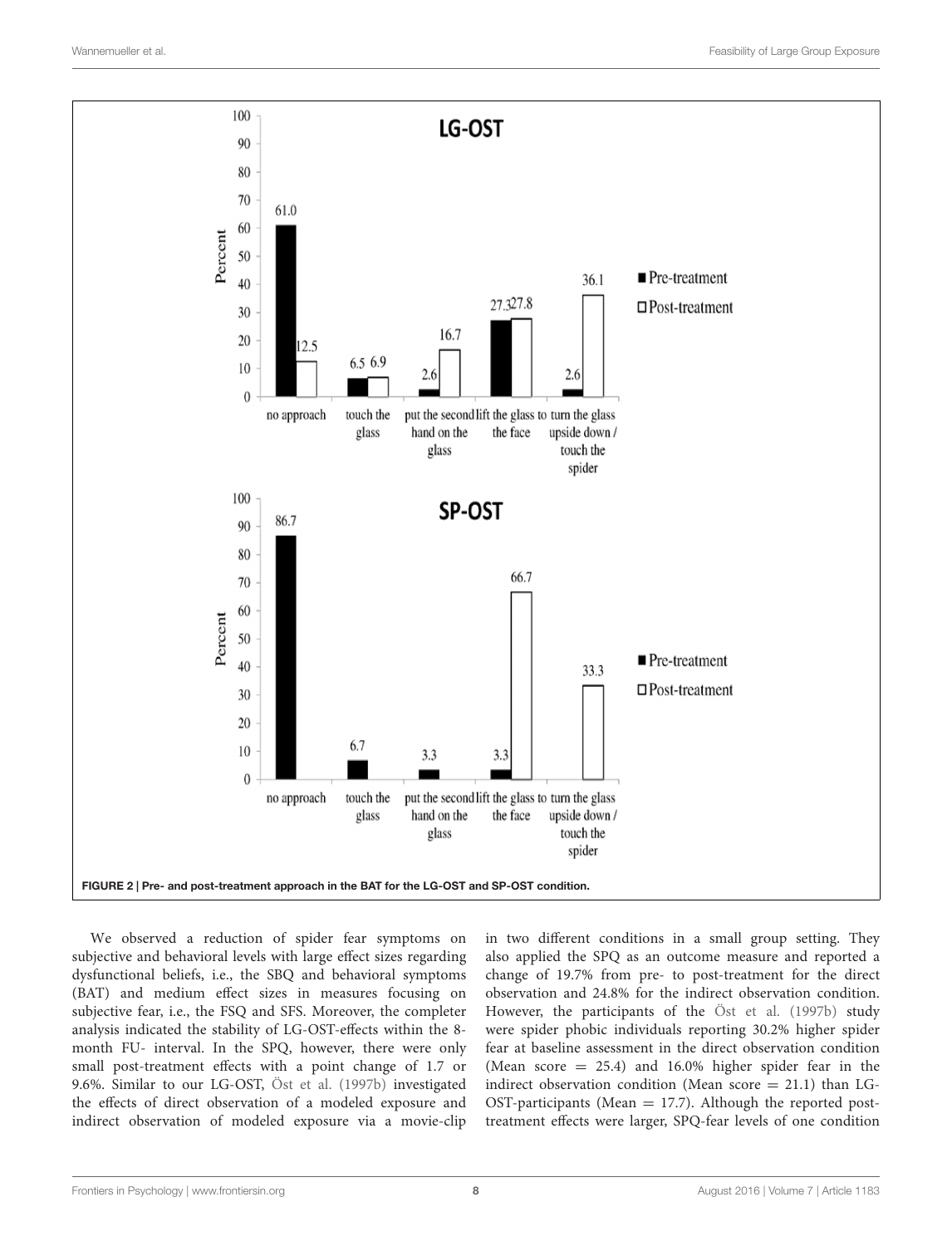were higher (20.4 for direct observation) or only slightly lower (15.1 for indirect observation) than the levels reported in LG-OST (16.00) after treatment. Moreover, patients of the [Öst](#page-9-12) [et al.](#page-9-12) [\(1997b\)](#page-9-12) study were younger (29.50 vs. 34.65 years) and reported higher baseline fear levels than LG-OST-participants. Younger age and higher baseline fear both proved as factors that foster treatment outcome in LG-OST. Furthermore, [Öst et al.](#page-9-12) [\(1997b\)](#page-9-12) collected post-treatment data 1 week after treatment, whereas LG-OST-participants completed the SPQ directly after the intervention. Many items of the SPQ inquire behavioral and subjective spider fear symptoms in specific situations, i.e., 'If you find a spider in the bath, would you, say, use a shower to wash the spider down the plughole?' Therefore, it is probable that LG-OST-effects were not directly depicted in the post assessment of the SPQ, because participants could not have tested or experienced possible symptom changes by then. SPQ being the only measure to decrease significantly from posttreatment to FU in LG-OST underlines this point: with a total decrease of 23.9% from pre-treatment to FU-assessment in the LG-OST-condition, SPQ outcomes of LG-OST equaled those of the small-group condition receiving direct modeled exposure observation (24.0% from pre to FU) reported by [Öst et al.](#page-9-12) [\(1997b\)](#page-9-12).

In sum, LG-OST led to reductions of subjective and BAT symptoms in highly spider fearful individuals comparable to effects reported of interventions using indirect exposure strategies in smaller groups. The follow-up (FU) data suggest that the reductions in spider fear following from treatment are sustained in the long-term. However, in a group [\(Öst,](#page-9-14) [1996;](#page-9-14) [Öst et al.,](#page-9-12) [1997b;](#page-9-12) [Götestam,](#page-9-13) [2002\)](#page-9-13) as well as in single-settings [\(Hellström and Öst,](#page-9-7) [1995\)](#page-9-7) strategies combining therapistdirected direct and modeled exposure were more efficient than indirect- or self-exposure. Accordingly, also in our SP-OSTcondition, participants reported larger pre- to post-treatment effects than in LG-OST in half of the applied subjective fear measures and especially in the BAT.

The study exhibits several limitations: We did not include an untreated control group in this feasibility-trial, thereby considering the danger of confounding post-treatment effects with effects of repeated measurement or a regression toward the mean in LG-OST. Furthermore, because randomization was not used, direct comparisons between the conditions are questionable. These facts clearly restrict the results on comparable effectiveness. Furthermore it is remarkable, that only 29 out of 78 participants (37%) participated in the FU assessment. As mentioned, we strived to minimize possible doubts to participate in large group training by guarantying anonymity. However, participants needed to actively waive anonymity to participate in FU-measures. Nevertheless, we proved that dropout was unlikely to be systematic and, therefore, the reported FU-effects can be considered as suitable indicators of long-term effects of LG-OST.

However, our positive outcomes regarding feasibility of indirect exposure strategies in LG-OST in highly fearful individuals should promote research on large group exposure treatments. As mentioned, symptom-severity resulting from different specific phobias is highly variable and future research

should highlight the question whether large-group settings may also be a treatment option in a sample of diagnosed spider phobic individuals or individuals suffering from even more restrictive phobic disorders such as dental phobia or injection phobia. Future efforts targeting spider phobia should eliminate the limitations of the present study, i.e., by using living spiders and by comparing the large group effects to a no-treatment control group condition. Hence, future research should address the question whether the effects of the 'goldstandard' intervention also sustain in a large group setting. If so, considering the very high efficiency as well as cost-effectiveness, LG-OST would represent a very valuable treatment tool, e.g., as an intermediate step within a framework of stepped care of phobic fears. Our results suggest that a LG-OST protocol might sufficiently address the needs for fear treatment of many but not all of our participants. Thus, within a stepped care model, patients might first be referred to very low intensive treatments such as bibliotherapy or self-help books, those who still need additional treatment might then progress to LG-OST as the next, moderately intensive treatment option, while only LG-OST non-responders may finally progress to individual treatment formats.

Moreover, clinical usability and high efficiency of LG-OST could promote research. We still do not know whether the mechanisms identified as potentially underlying fear in labbased research can be translated into a more natural fear-related context. Highly standardized treatment delivery, as warranted in LG-OST could be a feasible component of future mechanistic fear studies in a clinical context. The comparatively high variance in the LG-OST outcome measures might even suit basic research.

### **CONCLUSION**

A large group OST based on indirect, modeled exposure proved feasible in highly fearful participants. The effectiveness of the LG-OST-protocol equaled the effects of previously reported small group-treatments applying comparable delivery of exposure in individuals with spider phobia. The current 'gold standard' in the treatment of phobic fear consists of a combination of direct and modeled exposure and yields larger effects than LG-OST. However, if more direct exposure elements can be successfully integrated into large group treatments, due to their very high efficiency they may prove to be valuable in treating patients with phobia, e.g., within a stepped care approach.

### AUTHOR CONTRIBUTIONS

Conceived and designed the study: AW, JM; DA, MK, and AM; Analyzed the data: AW; Wrote the paper: AW, TT, DA.

### ACKNOWLEDGMENT

This work was supported by the Deutsche Forschungsgemeinschaft (DFG) with grant ZL 59/2-2 to JM.